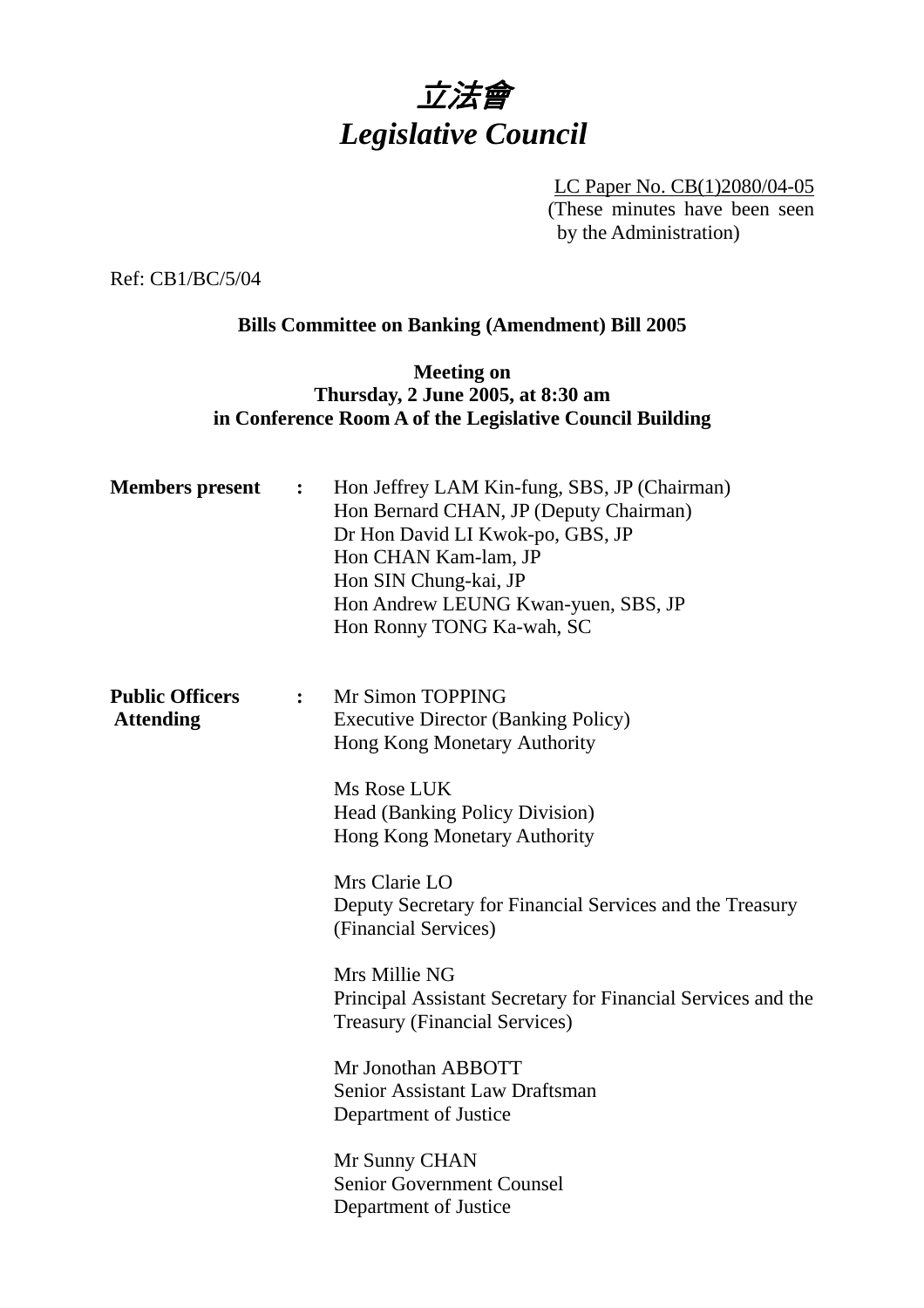| <b>Clerk in attendance :</b> |               | Mr Andy LAU<br>Chief Council Secretary (1)2   |
|------------------------------|---------------|-----------------------------------------------|
| <b>Staff in attendance</b>   | $\mathcal{L}$ | Mr KAU Kin-wah<br>Assistant Legal Adviser 6   |
|                              |               | Ms Anita SIT<br>Senior Council Secretary (1)9 |

# Action

# **I Meeting with the Administration**

- the Bill;
- Draft Committee Stage amendments proposed by the Administration (LC Paper No. CB(1)1670/04-05(01));
- Marked-up copy of the proposed Committee Stage amendments prepared by the Administration (LC Paper No. CB(1)1692/04-05(01)); and
- Marked-up copy of the Bill (LC Paper No.  $CB(1)1373/04-05(01)$ ).

 The Bills Committee deliberated (index of proceedings attached at **Annex A**). The Bills Committee completed the scrutiny of the English version of the Committee Stage amendments (CSAs) proposed in LC Paper No. CB(1)1670/04-05(01). The Administration undertook to provide the final version of the proposed CSAs to the Bills Committee as soon as possible. The Legal Adviser was requested to examine the drafting aspects of the Chinese version of the proposed CSAs upon receipt of such from the Administration. The Bill Committee agreed that the final version of the proposed CSAs could be sent to Members of the Bills Committee for consideration by circulation.

# **II Any other business**

# Report to the House Committee

2. The Bills Committee agreed that it would report its deliberation to the House Committee on 17 June 2005, recommending the resumption of the Second Reading debate on the Bill on 6 July 2005.

3. There being no other business, the meeting ended at 10:30 am.

Council Business Division 1 Legislative Council Secretariat 18 July 2005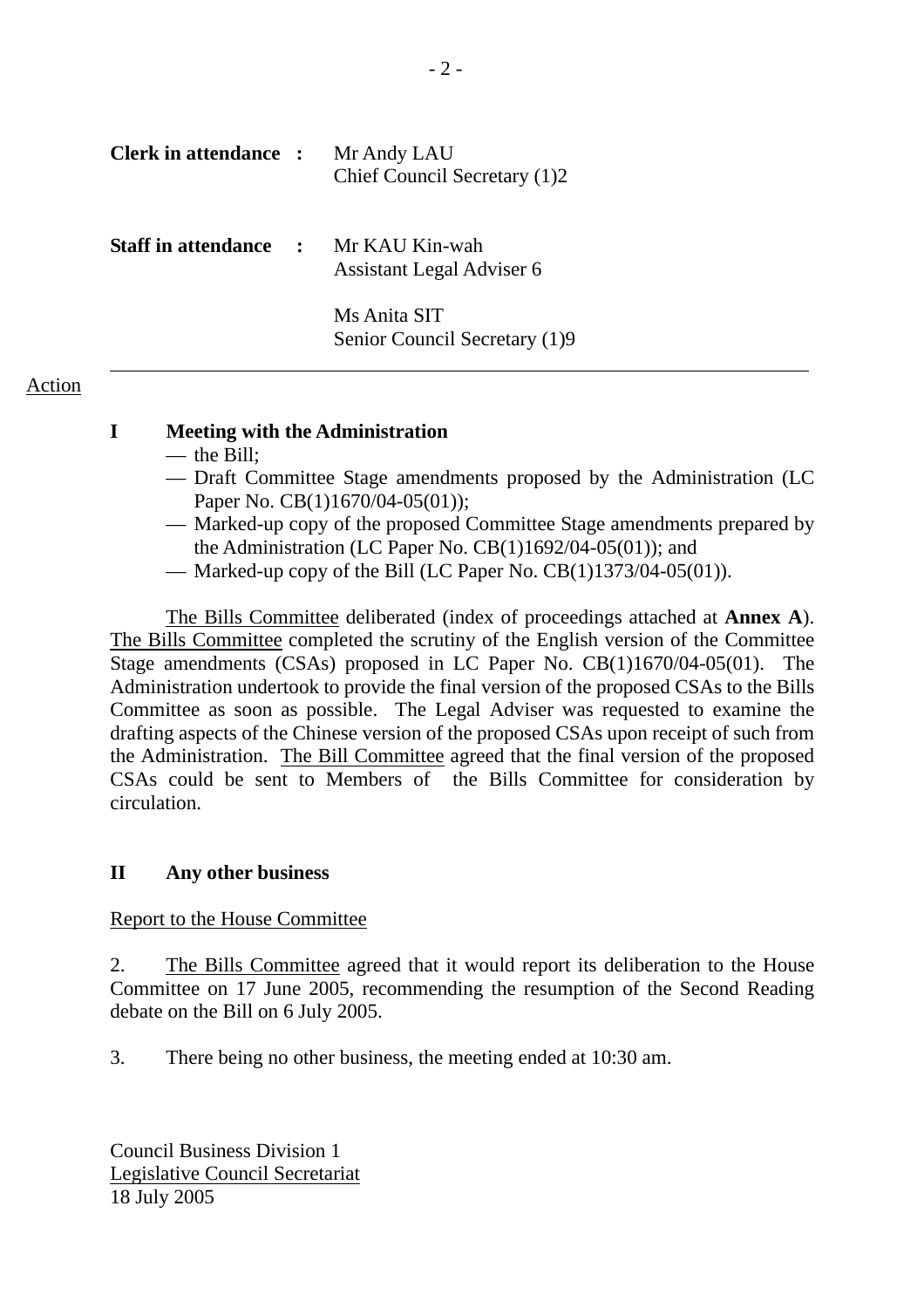#### **Proceedings of the meeting of Bills Committee on Banking (Amendment) Bill 2005 Thursday, 2 June 2005, at 8:30 am in Conference Room A of the Legislative Council Building**

| <b>Time</b><br>marker | <b>Speaker</b>                                                                                | Subject(s)                                                                                                                                                                                                                                                                                                                                                                                                                                                                                                                                                                                                                                                                                                               | <b>Action</b><br>required |
|-----------------------|-----------------------------------------------------------------------------------------------|--------------------------------------------------------------------------------------------------------------------------------------------------------------------------------------------------------------------------------------------------------------------------------------------------------------------------------------------------------------------------------------------------------------------------------------------------------------------------------------------------------------------------------------------------------------------------------------------------------------------------------------------------------------------------------------------------------------------------|---------------------------|
|                       | Agenda Item I - Meeting with the Administration                                               |                                                                                                                                                                                                                                                                                                                                                                                                                                                                                                                                                                                                                                                                                                                          |                           |
| $000217 -$<br>000356  | Chairman                                                                                      | Opening remarks                                                                                                                                                                                                                                                                                                                                                                                                                                                                                                                                                                                                                                                                                                          |                           |
| $000357 -$<br>000834  | Administration<br>Mr Ronny TONG                                                               | <b>Committee</b><br><b>Draft</b><br><b>Stage</b><br>amendments<br>relating to Capital Adequacy Review<br><b>Tribunal</b><br>Proposed new section 98A(3A)<br>Proposed new part XVIIA – Capital<br>$\overline{\phantom{a}}$<br><b>Adequacy Review Tribunal</b><br>Proposed new section 101A<br>$\overline{\phantom{a}}$<br>Mr TONG commended Hong Kong<br>$\overline{\phantom{a}}$<br>Monetary Authority (HKMA) and the<br>Administration for their willingness to<br>accept members' suggestion of setting up a<br>new appeals mechanism under the Bill and<br>for the efficacy of the work done in this<br>regard.                                                                                                       |                           |
| $000835 -$<br>001236  | Administration                                                                                | Proposed new sections 101B, 101C, 101D,<br>101E<br>- Administration's advice that the phrase<br>"For the avoidance of doubt," would be<br>added at the beginning of subsection (3) of<br>proposed new section 101E                                                                                                                                                                                                                                                                                                                                                                                                                                                                                                       |                           |
| 001237<br>003059      | Administration<br>Mr SIN Chung-kai<br>Mr Ronny TONG<br>Chairman<br><b>HKMA</b><br>Dr David LI | Proposed new section 101F<br>In reply to Mr SIN's enquiry, the<br>$\overline{\phantom{0}}$<br>Administration advised that the question as<br>to whether a tribunal should hold its sittings<br>in private or in public was decided on a<br>case-by-case basis. In the case of the<br>proposed Review Tribunal (RT), proposed<br>section $101F(1)$ provided that "the sittings"<br>of the Review Tribunal shall be held in<br>private."<br>Mr TONG commented that whilst he<br>understood that in most cases, there was a<br>need for the sittings of the RT to be held in<br>private, it might be desirable to impart a<br>certain extent of flexibility to the Tribunal,<br>and this could be done by slightly amending |                           |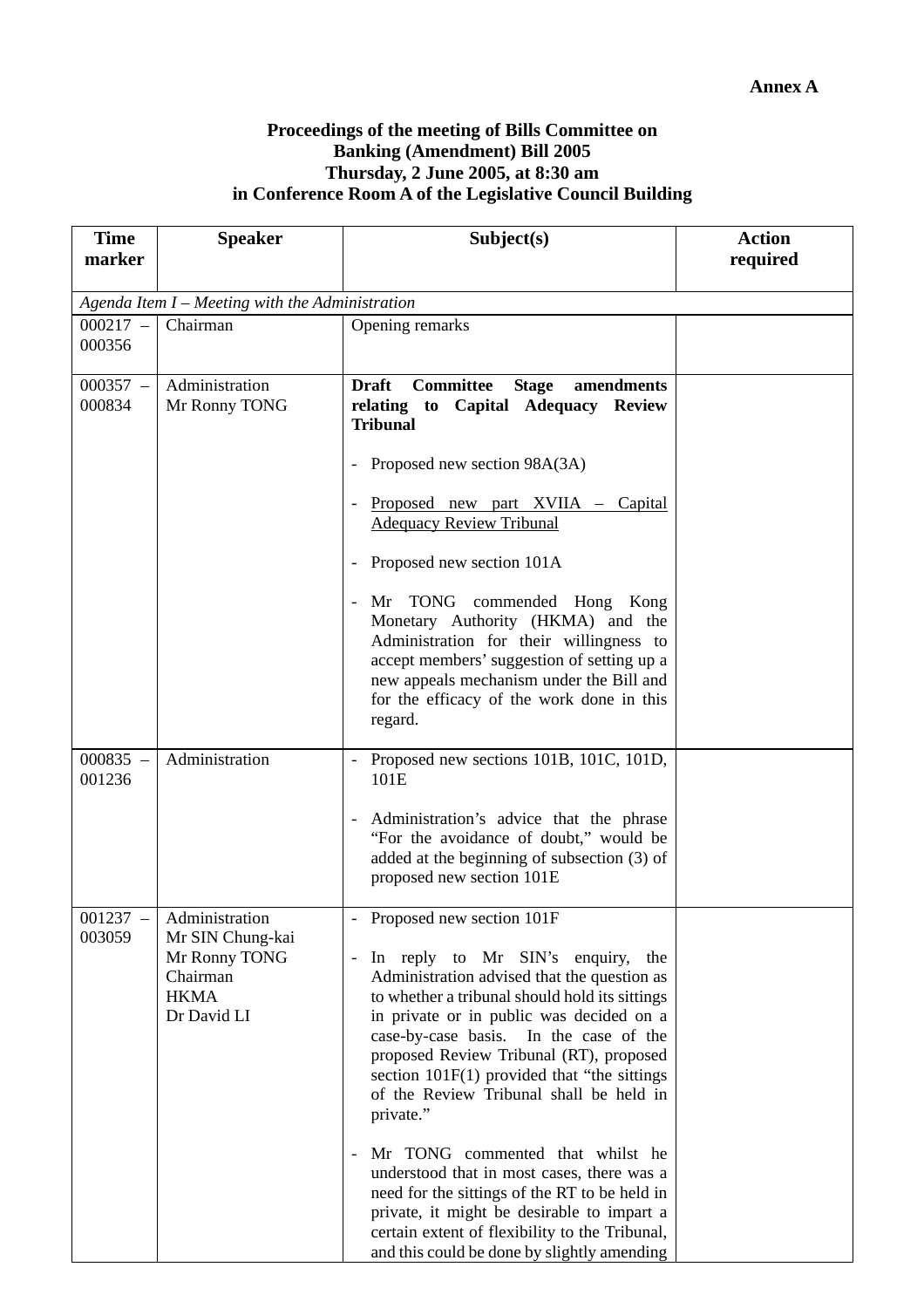| <b>Time</b><br>marker | <b>Speaker</b> | Subject(s)                                                                                                                                                                                                                                                                                                                                                                                                                                                                                                                                                                                                                                                                                                                                                                                                                                                                                                                                                                                                                                         | <b>Action</b> |
|-----------------------|----------------|----------------------------------------------------------------------------------------------------------------------------------------------------------------------------------------------------------------------------------------------------------------------------------------------------------------------------------------------------------------------------------------------------------------------------------------------------------------------------------------------------------------------------------------------------------------------------------------------------------------------------------------------------------------------------------------------------------------------------------------------------------------------------------------------------------------------------------------------------------------------------------------------------------------------------------------------------------------------------------------------------------------------------------------------------|---------------|
|                       |                | proposed new section $101F(1)$ , e.g. by<br>rephrasing it as "Subject to the direction of<br>the Review Tribunal, the sittings of the<br>Review Tribunal shall be held in private."<br>In reply to Mr TONG's enquiry on whether<br>the determinations of the RT would be<br>made public, the Administration advised<br>that according to the advice of the<br>Department of Justice, since the proposal<br>was for the sittings of the RT to be held in<br>private, the RT should follow Practice<br>Direction 25.2 published by the Judiciary<br>which provided that "No report should be<br>made of any proceedings (including the<br>judgment) held in chambers not open to the<br>public without the authority of the master or<br>the judge before whom the proceedings<br>were conducted. If the master or the judge<br>considers that proceedings should be open<br>for reporting or the judgment should be<br>released for publication he should afford<br>the parties an opportunity to make<br>representations upon the matter before so | required      |
|                       |                | declaring."<br>Administration advised that proposed<br>101D(2)<br>provided<br>that "A<br>section<br>determination made by the Review<br>Tribunal may be registered in the Court of<br>First Instance; and a determination so<br>registered shall be deemed to be an order of<br>the Court.". Since there was no provision<br>in this Bill specifying other arrangements,<br>the determinations of the RT so registered<br>would be subject to the normal procedures<br>applicable to the records of the High Court.<br>Mr TONG's view that for the following<br>reasons, the determinations of the RT and<br>the reasons for the determinations should<br>be made public if the RT considered it<br>$appropriate -$<br>(a) the determinations and the reasons for<br>the determinations would be of interest<br>to the public;<br>(b) a compilation of the determinations<br>would help the banking industry to<br>understand how to comply with the<br>Capital Rules and hence would be of<br>educational value; and                              |               |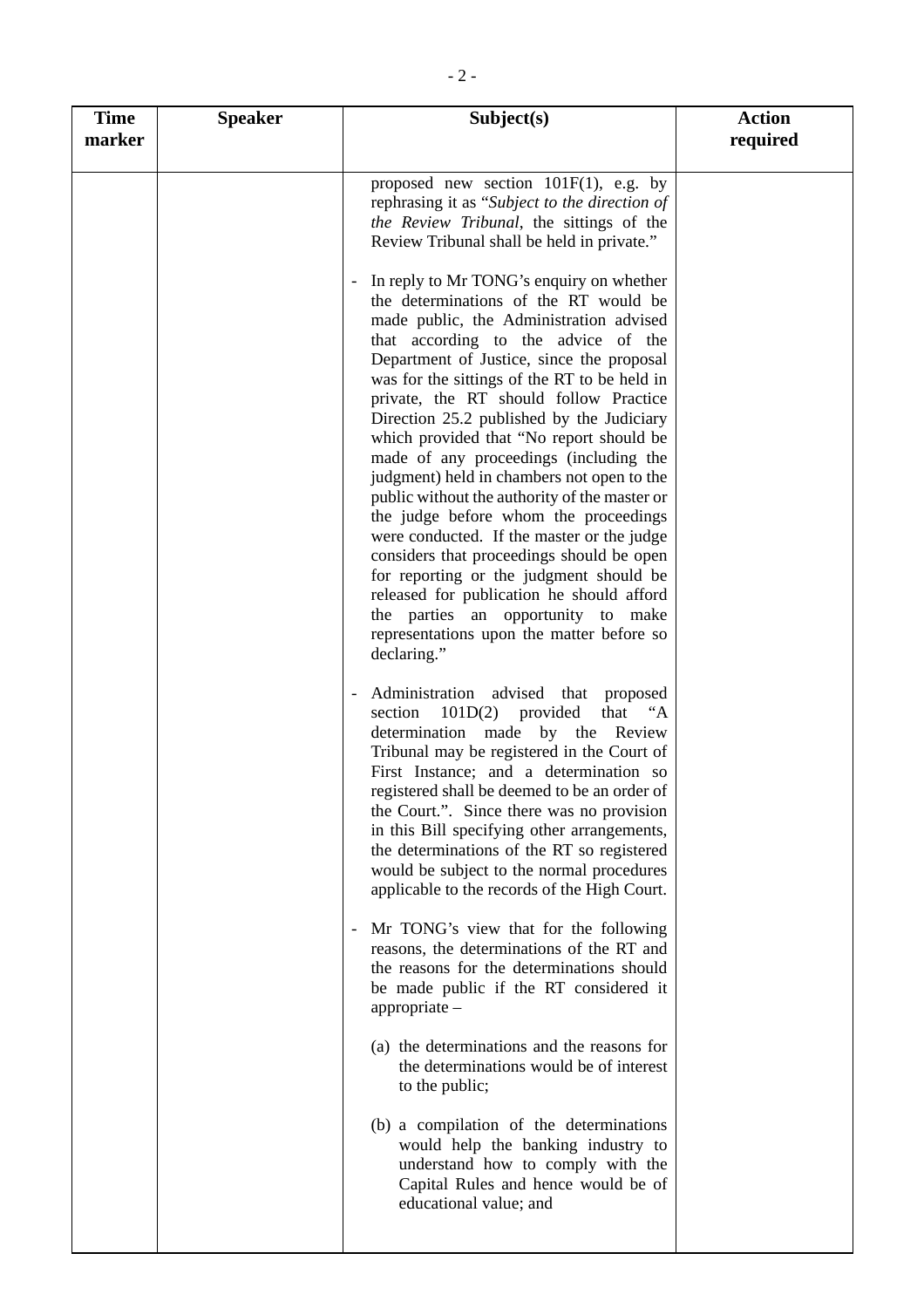| <b>Time</b><br>marker | <b>Speaker</b> | Subject(s)                                                                                                                                                                                                                                                                                                                                                                                                                                                                                                                                                                                 | <b>Action</b><br>required |
|-----------------------|----------------|--------------------------------------------------------------------------------------------------------------------------------------------------------------------------------------------------------------------------------------------------------------------------------------------------------------------------------------------------------------------------------------------------------------------------------------------------------------------------------------------------------------------------------------------------------------------------------------------|---------------------------|
|                       |                | (c) the records would serve as useful<br>reference for future proceedings of the<br>RT.                                                                                                                                                                                                                                                                                                                                                                                                                                                                                                    |                           |
|                       |                | The Bills Committee noted that the<br>Judiciary had published new Practice<br>Directions on 1 June 2005 to effect the<br>opening up to the public of chambers<br>hearings in civil proceedings in the High<br>Court, the District Court, the Lands<br>Tribunal and the Family Court.                                                                                                                                                                                                                                                                                                       |                           |
|                       |                | HKMA advised that the main objective of<br>$\overline{\phantom{a}}$<br>the proposed tribunal mechanism was to<br>put in place a more independent and<br>workable appeals mechanism. The present<br>proposal was modeled on other existing<br>tribunals in Hong Kong with modifications<br>in relation to privacy matters. Reference<br>had also been made to the financial services<br>legislations in the United Kingdom and<br>Australia, where provisions in respect of<br>tribunal sittings did provide for the holding<br>of hearings in private.                                     |                           |
|                       |                | HKMA advised that providing for the<br>determinations of the RT to be made public<br>in the legislation was not directly pertinent<br>to the aforesaid objective and indeed<br>information on the proceedings of RT, if<br>published, might be misinterpreted by the<br>public or market as implying that the<br>authorized institution (AI) concerned had<br>got problems and the information might<br>also be made use of by the AI's competitors<br>to create rumors about the AI. As such,<br>there would be less chance that the industry<br>would make use of the appeals mechanism. |                           |
|                       |                | Dr LI commented that the banking industry<br>$\overline{\phantom{a}}$<br>fully supported the present proposal that the<br>sittings of the RT were to be held in private.<br>He also remarked that the banking sector in<br>Hong Kong was a very competitive market.<br>Information on the proceedings of the RT<br>was sensitive information and could be<br>used for mischievous purposes.                                                                                                                                                                                                |                           |
|                       |                | Mr TONG clarified that what he was<br>suggesting was that a determination of the<br>RT should be made public if that was<br>considered appropriate by the RT and any<br>reference to the identities of the parties<br>concerned should be removed from the<br>determination so published. He hoped that                                                                                                                                                                                                                                                                                    |                           |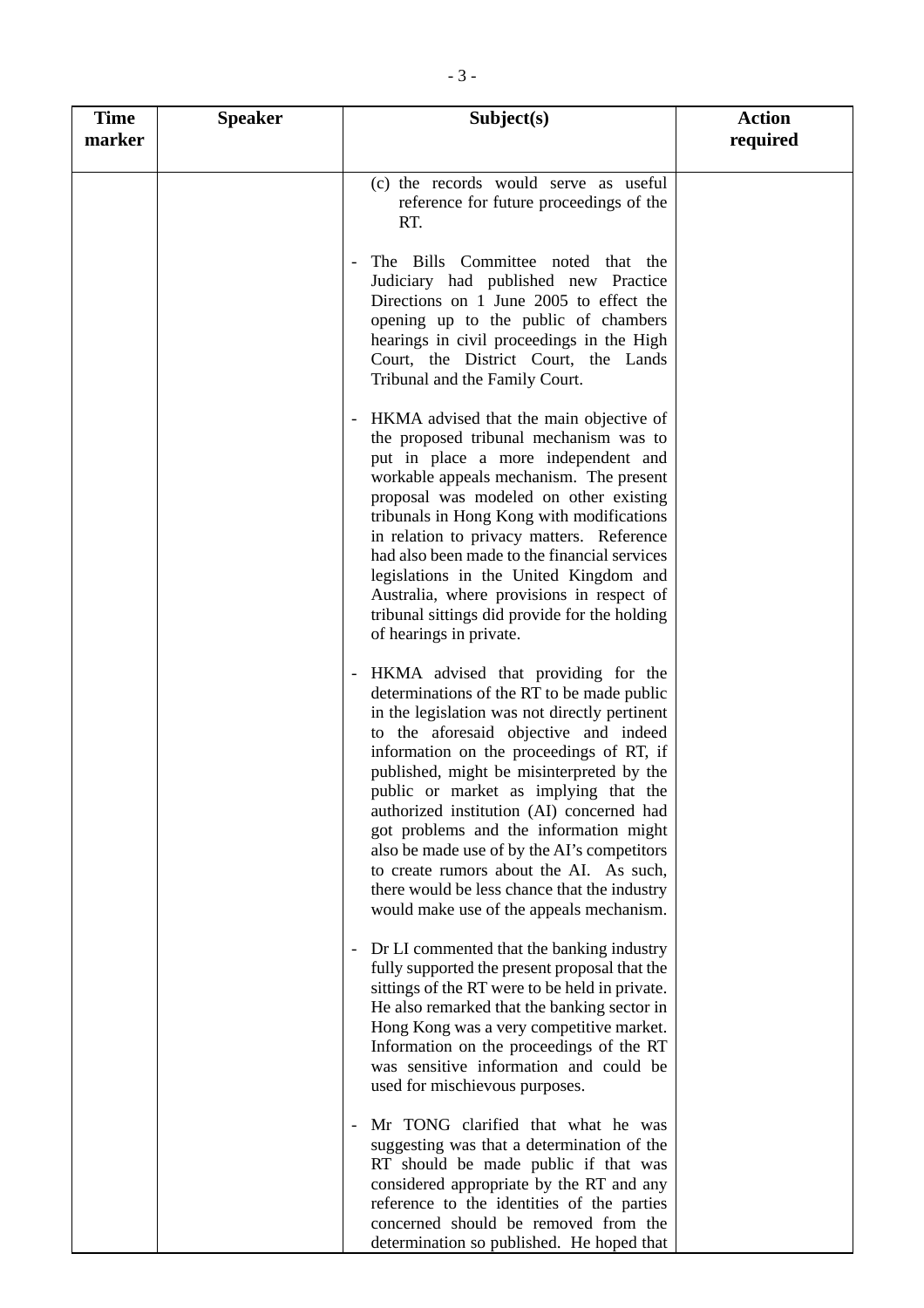| <b>Time</b><br>marker | <b>Speaker</b>                                              | Subject(s)                                                                                                                                                                                                                                                                                                                                                                                                                                                                                                                                                                                                                                                                                                                                                                                                                                                                                                                              | <b>Action</b><br>required |
|-----------------------|-------------------------------------------------------------|-----------------------------------------------------------------------------------------------------------------------------------------------------------------------------------------------------------------------------------------------------------------------------------------------------------------------------------------------------------------------------------------------------------------------------------------------------------------------------------------------------------------------------------------------------------------------------------------------------------------------------------------------------------------------------------------------------------------------------------------------------------------------------------------------------------------------------------------------------------------------------------------------------------------------------------------|---------------------------|
|                       |                                                             | HKMA and the Administration would<br>further consider the suggestion and consult<br>the industry on the suggestion.<br>The Administration and HKMA took note<br>of Mr TONG's view and agreed to consider<br>the matter further.                                                                                                                                                                                                                                                                                                                                                                                                                                                                                                                                                                                                                                                                                                         |                           |
| $003100 -$<br>003446  | Administration<br>Mr Ronny TONG                             | Administration advised that the Financial<br>Services and Treasury Bureau would<br>provide secretariat support for the RT.<br>On the right of the appellant and the<br>Monetary Authority to be represented by<br>counsel or a solicitor at the proceedings of<br>the RT, the Administration advised that the<br>relevant provisions were set out in<br>proposed new section $101C(3)$ and section<br>4(8) of the proposed Fifteenth Schedule.                                                                                                                                                                                                                                                                                                                                                                                                                                                                                          |                           |
| $003447 -$<br>003859  | Administration<br>Mr SIN Chung-kai<br>Mr Ronny TONG<br>ALA6 | Proposed new sections 101G, 101H, 101I<br>Administration advised that it would amend<br>subsection (3) of proposed new section<br>101H to add a provision to the effect that<br>the Court of Appeal might also remit the<br>matter in question to the Monetary<br>Authority with such directions as it<br>considered appropriate.<br>The Bills Committee noted that provisions<br>governing whether and how an appeal in<br>respect of a judgment of the Court of<br>Appeal might be heard by the Court of<br>Final Appeal were laid down in the Hong<br>Kong Court of Final Appeal Ordinance<br>(Cap. 484).<br>With regard to the hearing of the Court of<br>$\overline{\phantom{a}}$<br>Appeal in respect of an appeal against a<br>determination of the RT, the Administration<br>advised that in the absence of any<br>application by the parties for the hearing to<br>be held in private, the hearing would be<br>held in public. |                           |
| $003900 -$<br>004436  | Mr SIN Chung-kai<br>Administration<br>ALA6                  | Proposed new section 101B(1)<br>In response to Mr SIN's enquiry, the<br>$\overline{\phantom{a}}$<br>Administration advised that the policy<br>intent was that the right of appeal to the RT<br>should lie in the AI or party to which/whom<br>the decision under appeal was directly<br>Administration<br>related.<br>The<br>would<br>consider amending proposed new section                                                                                                                                                                                                                                                                                                                                                                                                                                                                                                                                                            |                           |